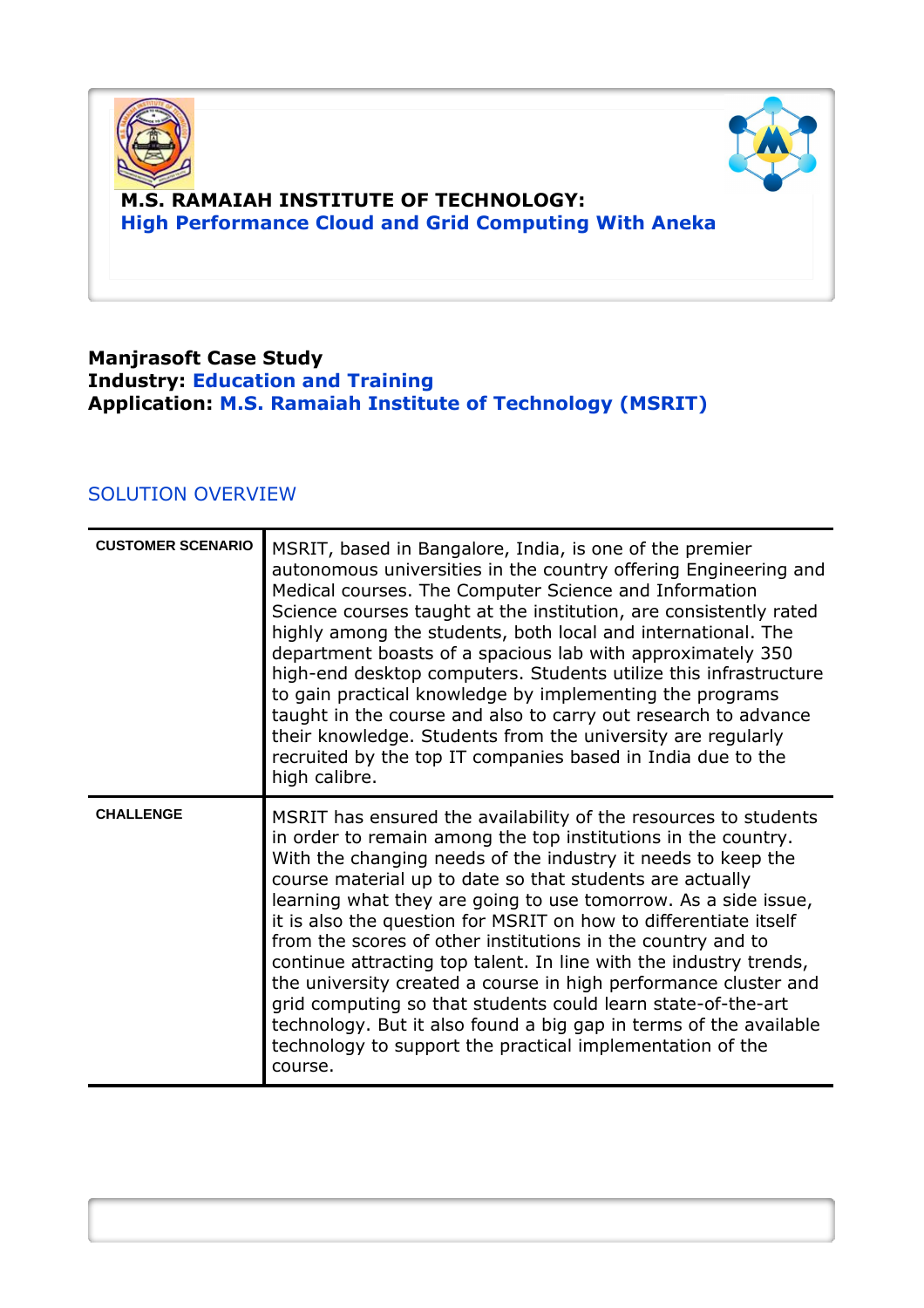#### **M.S.RAMAIAH INSTITUTE OF TECHNOLOGY High Performance Cloud and Grid Computing with Aneka**

| <b>SOLUTION</b>   | After researching various solutions, MSRIT, came across<br>Manjrasoft's Aneka software, which is used to build enterprise<br>grids and clouds in Windows environment. With the help of<br>Manjrasoft, the university was able to develop a new course<br>syllabus, called High Performance Cluster and Grid Computing<br>with Aneka, which in addition to the theoretical aspects also<br>covered the practical implementation. Dr Raj Buyya and his<br>colleagues developed a course using Aneka to teach grid<br>computing. MSRIT was able to utilise the funding from AICTE,<br>which encourages the development of next generation<br>technologies in educational institutions to fund this. MSRIT also<br>hosted Manjrasoft's CEO Buyya's workshop on grid computing<br>which attracted university staff from all over India. |
|-------------------|------------------------------------------------------------------------------------------------------------------------------------------------------------------------------------------------------------------------------------------------------------------------------------------------------------------------------------------------------------------------------------------------------------------------------------------------------------------------------------------------------------------------------------------------------------------------------------------------------------------------------------------------------------------------------------------------------------------------------------------------------------------------------------------------------------------------------------|
| <b>BENEFITS</b>   | MSRIT installed Aneka on all the systems in its existing lab and<br>was able to created an enterprise level grid network. Students<br>use Aneka to:<br>- build distributed applications and learn implementing on this<br>grid network<br>- easily learn and implement the multiple programming models<br>available in Aneka<br>- carry out and mount their distributed applications on in-house<br>grid and clouds<br>MSRIT was able to:<br>- develop a grid network on its existing infrastructure using<br>Aneka in a cost effective manner<br>- meet the industry needs by using state-of-the-art technology<br>in its institutions                                                                                                                                                                                            |
| <b>TECHNOLOGY</b> | •Aneka platform from Manjrasoft<br>•LAN-connected Windows systems                                                                                                                                                                                                                                                                                                                                                                                                                                                                                                                                                                                                                                                                                                                                                                  |